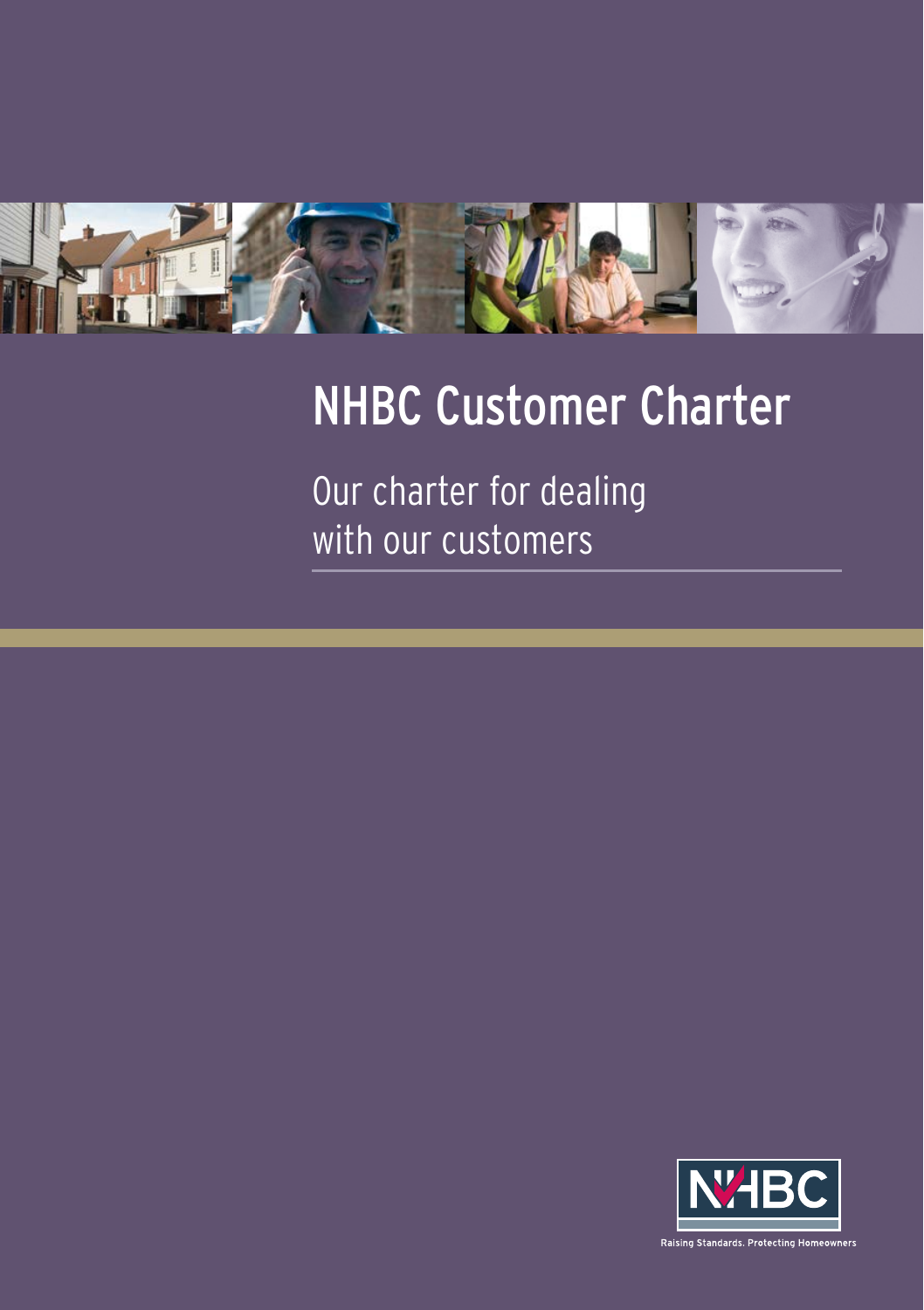NHBC's Customer Charter sets out our commitment and the standards of service we aim to provide to our customers.

We are committed to providing a high quality professional service which satisfies all customer enquiries by giving clear, consistent, accurate and prompt information.

You can contact us by phone, email or letter. Our offices are open from 8:30am to 5:30pm, Monday to Friday.





## We believe in:

- $\blacksquare$  being polite and helpful
- $\blacksquare$  explaining our actions and decisions clearly
- $\blacksquare$  getting it right first time, every time. If we don't, we will admit our error and put things right quickly
- $\Box$  continuously seeking ways to improve the service we provide to all our customers
- treating all our customers fairly.

#### When you telephone us we aim to:

- answer your telephone call promptly
- $\Box$  enable you to speak to an advisor who can deal with your enquiry
- $\blacksquare$  provide you with the choice to leave a message.

# When you write or send an email to us we aim to:

- respond without unreasonable delay. usually within 20 working days
- $n =$  ensure that our response is clear and concise.

## If we have an appointment with you, we aim to:

- $\Box$  be punctual
- $\Box$  do our best to contact you, if we are likely to be delayed by more than 20 minutes
- $\Box$  contact you as soon as possible and arrange a new appointment, where an appointment has to be unavoidably cancelled.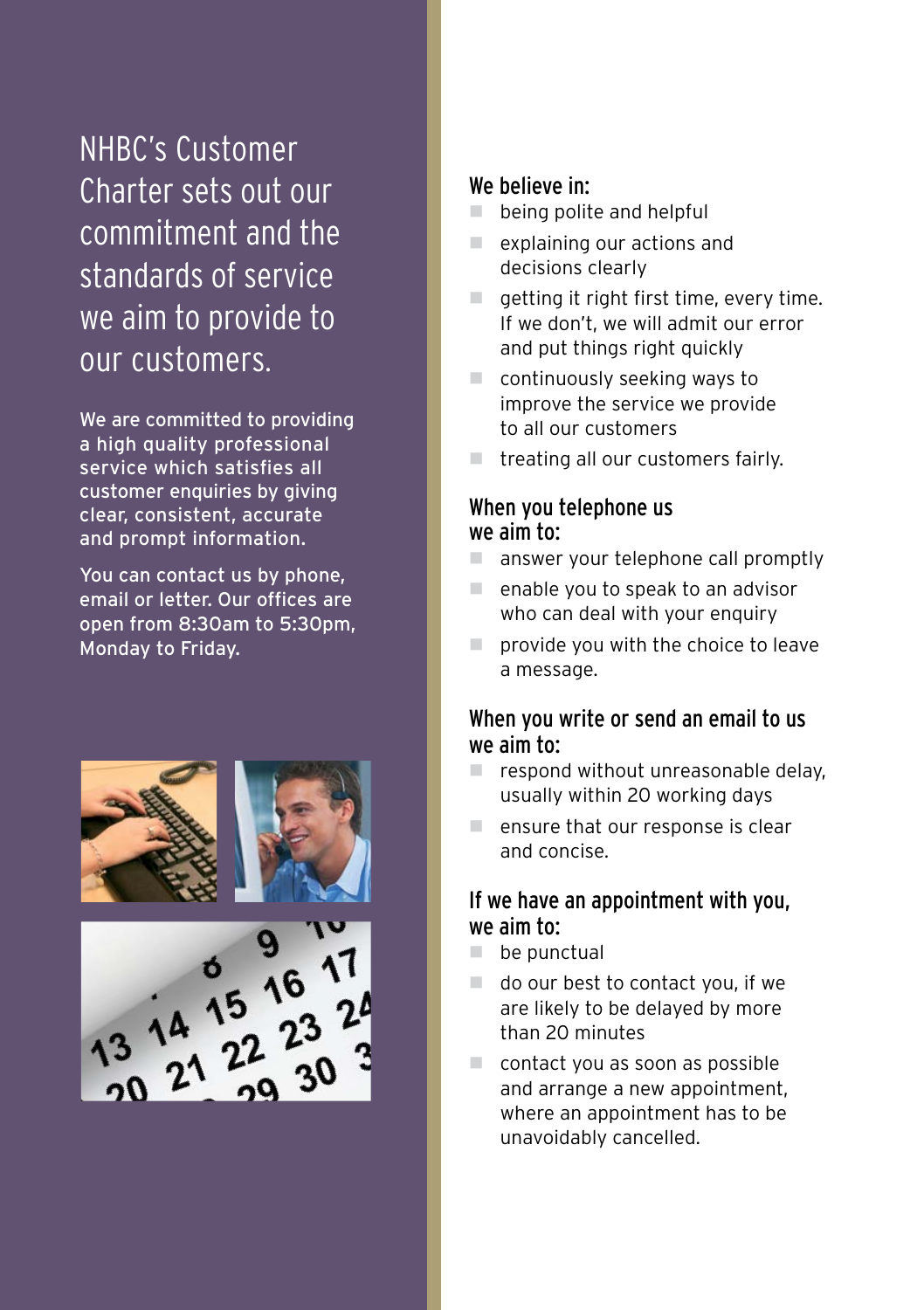### Complaints about our products or service

At NHBC we hope that our customers do not have cause to complain, if things do go wrong, we believe it is important to resolve any problems quickly and effectively.

Should you wish to complain, please contact the Consumer Affairs team on 01908 746121 or in writing to NHBC House, Davy Avenue, Knowlhill, Milton Keynes, MK5 8FP or at consumeraffairs@nhbc.co.uk, with details of your concerns.

We will arrange for the circumstances of your complaint to be investigated and for a response to be provided to you confirming the outcome of our review and with details of any action proposed.

We aim to provide a full response within 20 working days however, if this is not possible we will keep you informed of the progress of our enquiries.

Dependent upon the nature of your complaint, if you remain dissatisfied after we have reviewed your concerns, you may be entitled to refer your complaint to the Financial Ombudsman Service. There is no charge for this service and it is completely independent of NHBC. You can obtain a leaflet giving details of the Financial Ombudsman Service direct from NHBC, or from:

The Financial Ombudsman Service Exchange Tower, London, E14 9SR Tel: 0800 023 4567 www.financial-ombudsman.org.uk



For further information, call 0344 633 1000 and ask for either 'Customer Services' or 'Complaints' or visit www.nhbc.co.uk.